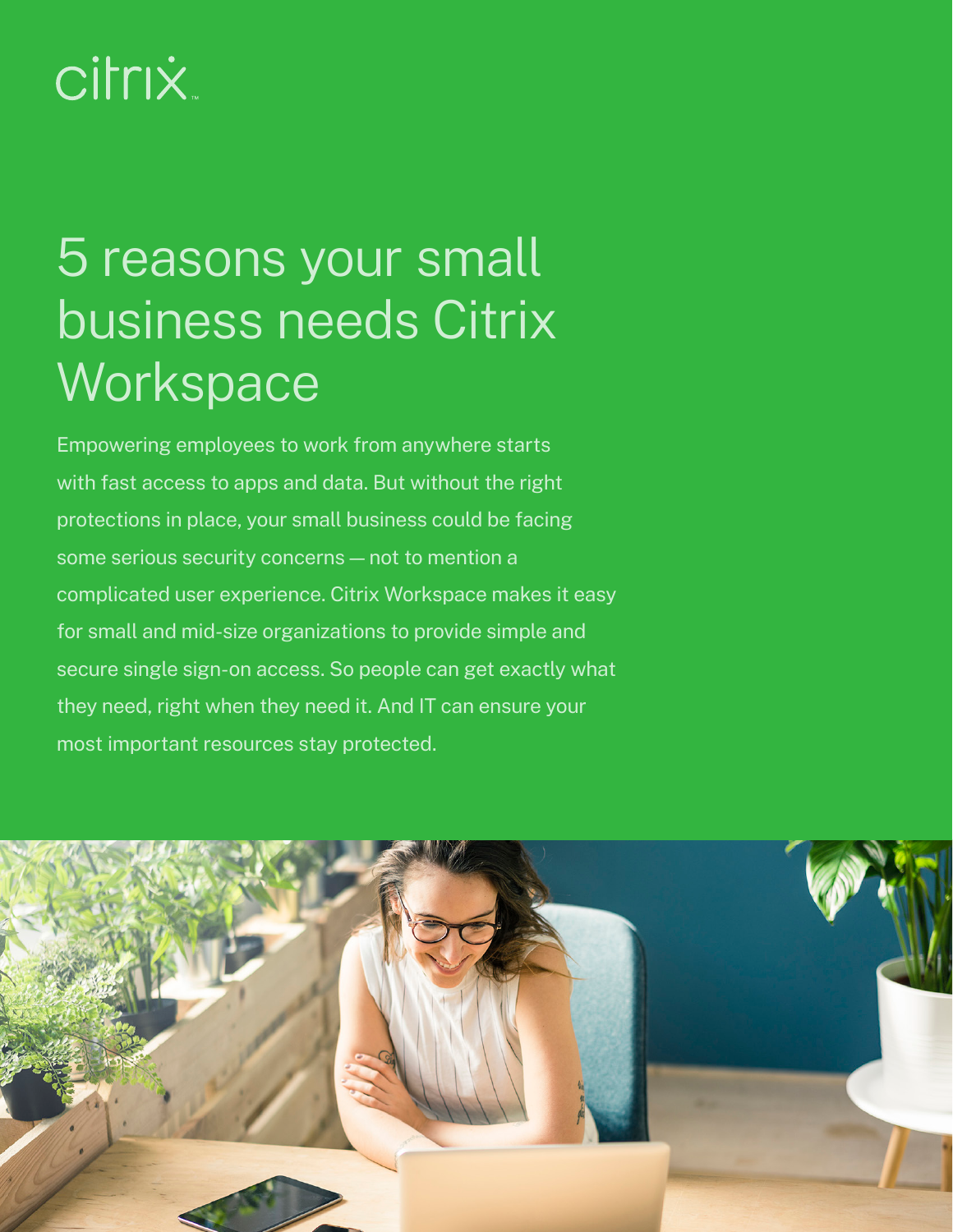### **Here are five signs it's time for your small business to use Citrix Workspace:**

#### **1. More employees are working remotely.**

The more employees work away from the office, the more unmanaged devices and unsecured networks there are to monitor. But limit people's ability to access company resources, and productivity will plummet. Citrix Workspace solves this challenge with secure single sign-on (SSO) to SaaS and web apps. Employees can access the files and information they need, while IT reduces the risk of password reuse and cuts down on the number of logins to manage.

#### **2. Security matters now more than ever.**

In today's ever-evolving threat landscape, security is a bigger challenge than ever. Which means you need a reliable way to safeguard against data breaches and leaks one that doesn't involve traditional VPNs that put blind trust in users after network access is granted. Citrix Workspace gives your small business employees a VPNless way to access SaaS and internal web apps, without having to be on your actual corporate network.

#### **3. You need to be ready for disruptions.**

From power outages to pandemics, disruptions can occur at any time—and change the needs of your users in an instant. Citrix Workspace ensures you'll be able to provide secure, simple access to apps and data so employees can continue business as usual from any location, on any device...even when the unexpected happens.

#### **4. Preparing for future growth is critical.**

Many security solutions and collaboration hubs work well—until your teams outgrow them. Then you have to onboard and train all over again. Since Citrix Workspace is designed to scale with you, you won't have to worry about switching. Whether you're supporting a team of seven or 700, start by securing the SaaS and web apps your employees use most. You can add optional features, functions and products as your business grows or needs change.

#### **How does Citrix Workspace help?**

Citrix Workspace empowers people to work seamlessly from anywhere, on any device. Without exposing your small business to hacks and attacks.